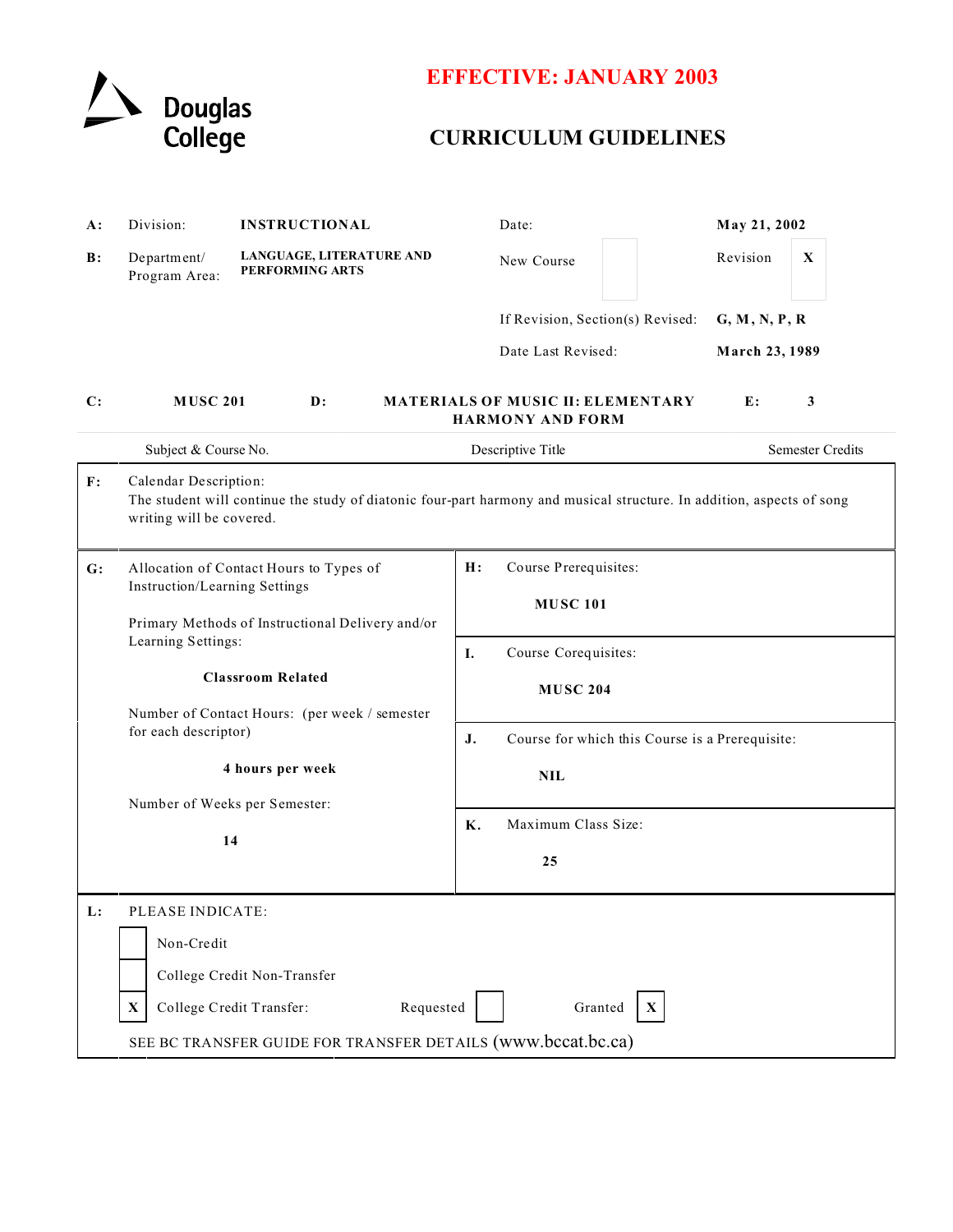#### **M:** Course Objectives/Learning Outcomes

At the end of the course, the successful student should be able to demonstrate a working knowledge of the resources of diatonic four-part harmony, structural units and small forms, and the basic components of song, as represented in the following tasks:

- 1. Harmonize in four-part style a given tonal melody.
- 2. Harmonize in four-part style a given tonal bass.
- 3. Provide a harmonic analysis of a given passage of music.
- 4. Provide a structural analysis of a given passage of music.
- 5. Provide written answers (definitions, explanation, descriptions, etc.) about any area of content.

## **N:** Course Content

- A. HARMONY including six-four chords; modulation to closely related keys; secondary dominants; secondary sevenths; all nonharmonic tones; modulating and nonmodulating sequence; harmonization of basses (figured and unfigured) and sopranos.
- B. STRUCTURE binary and ternary form.
- C. SONG strophic and through-composed; keyboard accompaniment; text setting.
- D. MISC. musical terms and signs.

## **O:** Methods of Instruction

Lectures will include explanation of material by the instructor and practice by the student in the form of exercises.

**P:** Textbooks and Materials to be Purchased by Students

A list of recommended textbooks and materials is provided on the Instructor's Course Outline, which is available to students at the beginning of each semester.

Example: Kostka, Stefan and Payne, Dorothy. *Tonal Harmony with an Introduction to 20th-Century Music*. 4th ed. Boston: McGraw Hill, 2000 (plus accompanying workbook).